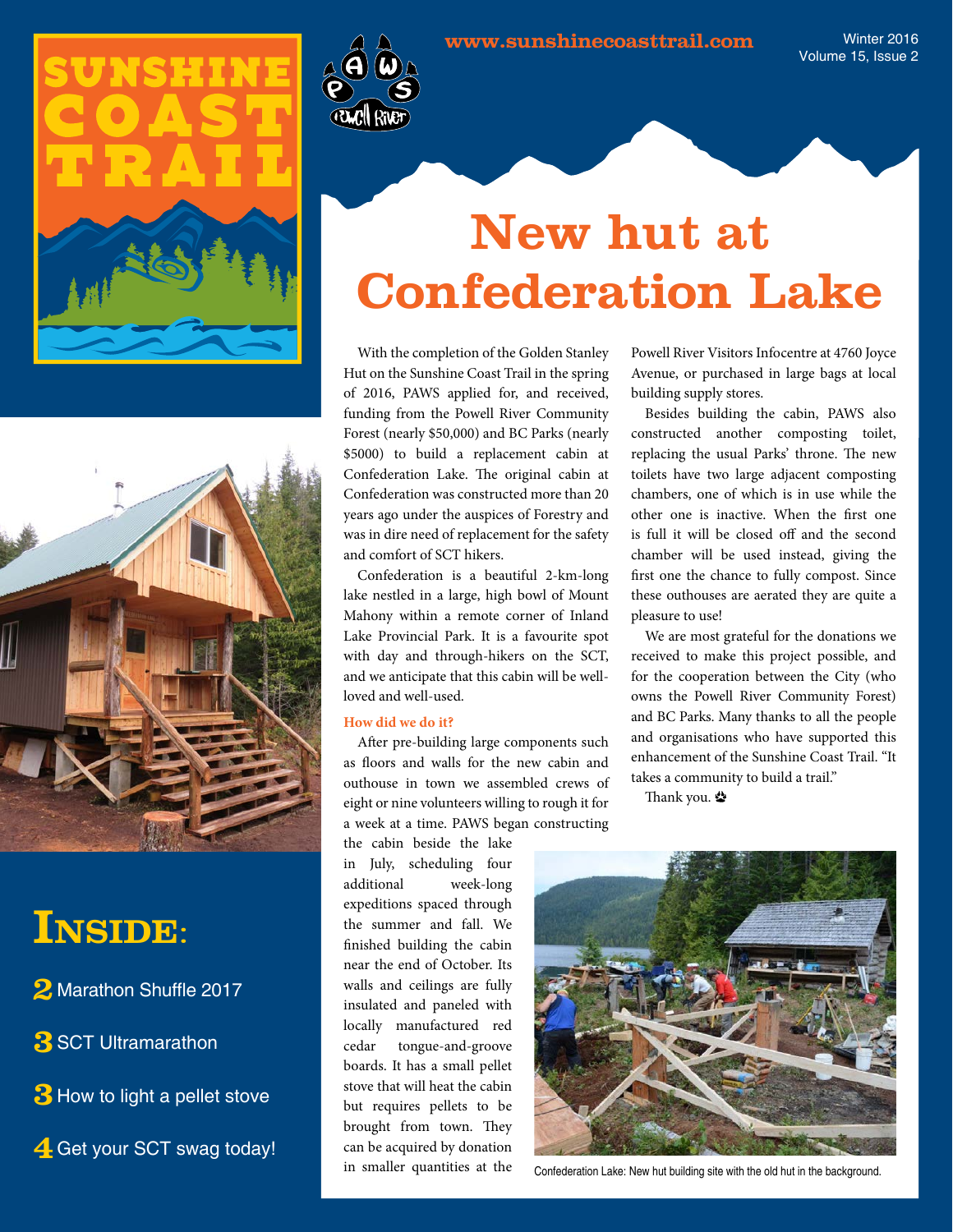### **Want updates on trail conditions?**



We regularly post information about trail conditions, reroutes and road closures on our facebook page. We will also be posting these notices more regularly to our blog, so they are easy for users to find. Find us on Facebook at **[www.facebook.com/](www.facebook.com/sunshinecoasttrail) [sunshinecoasttrail](www.facebook.com/sunshinecoasttrail)** and our blog at **www.sunshinecoasttrail.com** under NEWS. For now, a quick teaser about a current reroute:

#### **Fiddlehead–West Tinhat Trail Reroute**

Currently a logging road is being built above Fiddlehead Farm along a section of West Tin Hat Mountain trail section of the SCT around KM 83. This section has been blocked off. and a road reroute using Giavanno Mainline is in place from Fiddlehead Farm until the Giavanno-Spring Lake Junction. Road building should be done by early December, or the onset of winter, at which time the trail can be used with snowshoes. The trail is also usable on weekends. Find all the details on our blog. <

## **WHY** a Log Book?

If you've ever hiked a section of the Sunshine Coast Trail, chances are that you have come upon an incredible view, and at that viewpoint there might have also been a hut, or bench. You may have noticed a little box wherein you would have found a little book that has been left there, along with a pen or pencil, by PAWS, with an invitation to sign and to share your ventures along the SCT. These logbooks have more than just one purpose. Besides creating a record of hikers' thoughts and experiences of their adventures along the SCT, the logbooks provide valuable information regarding who is using the SCT, and evidence of the appreciation for this unique hiking trail, the longest hut-to-hut hiking trail in Canada. In addition, they help us to understand users' concerns for logging in the back country.

All of this collectable information is highly beneficial and treasured for the preservation and continuation of the existence of the SCT. Because there is no official registration required to hike any or all of the SCT, this is a good way to track who is using the trail, and how they are feeling about it. Over the past 25 years the SCT has been built and cleared with the purpose of encouraging the public to explore the incredible back country surrounding Powell River, and promoting the knowledge that being in and with the forest helps and heals us all. By virtue of putting one foot in front of the other we can reach a quiet, deeper place in the forest, and in ourselves.

In keeping with the findings of guides from other trail organizations around the world, PAWS estimates that the compiled information gathered from the logbooks represents about



### **HAVE YOU SIGNED** THE LOGBOOK?

Thank you for visiting this Sunshine Coast Trail Hut. If<br>You haven't already signed the logbook....! Thank you for visiting this Sunshine Coast Trail Hut. If<br>It's our way of keeping track of visitors and kill do so.<br>It's our way of keeping track of visitors and kill It's our way of keeping track of visitors, please do<br>It's our way of keeping track of visitors and hikers<br>using the trail. We use this information Using the trail. We use this information to help show<br>that the trail and huts are being used that the trail and huts are being used, and that the trail and huts are being used, and that the<br>public values them. This helps us to produce them. public values them. This helps used, and that the<br>public values them. This helps us to protect the SCT<br>and work to make it even better and work to make it even better.

- Some of the information we would love to have:<br>\* How many people are in your part and been \* How many people are in your party?<br>\* How many people are in your party?
- \* Where are you from?
- 
- \* How many days will you be spending on the SCT?<br>\* How many days will you be spending on the SCT?<br>\* Why is the SCT important to you? \* Why is the SCT important to you?

With sincere thanks,

Powell River Parks & Wilderness Society (PRPAWS) Stewards of the Sunshine Coast Trail

> 20% of the actual users of the SCT. This is important information that will help us to continue to protect the trail! It is fascinating and exciting to see the numbers rising, year by year, as more visitors come to hike the trail and visit Powell River. So we ask for your help. If you are hiking on the trail, please sign the logbooks! And if you see visitors on the trail, please encourage them to do the same. In the image accompanying this story you will find a summary of the information we are looking for. The experiences, names and dates you share will in the end be proof of the overwhelming love and support hikers have for the SCT. Locals and world travelers alike know and feel the value of Canada's Longest Hut-to-Hut Hiking Trail, and for the sake of the trail, we need to hear about it!

# MARATHON SHUFFLE

**GUESS WHAT?** Registration for the popular annual Marathon Shuffle, taking place on Sunday, April 30, 2017 will open on January 1! Registration is limited, and these spots go fast, so be sure to sign up for this fabulous event early. Find out more here:

**http://sunshinecoasttrail.com/events**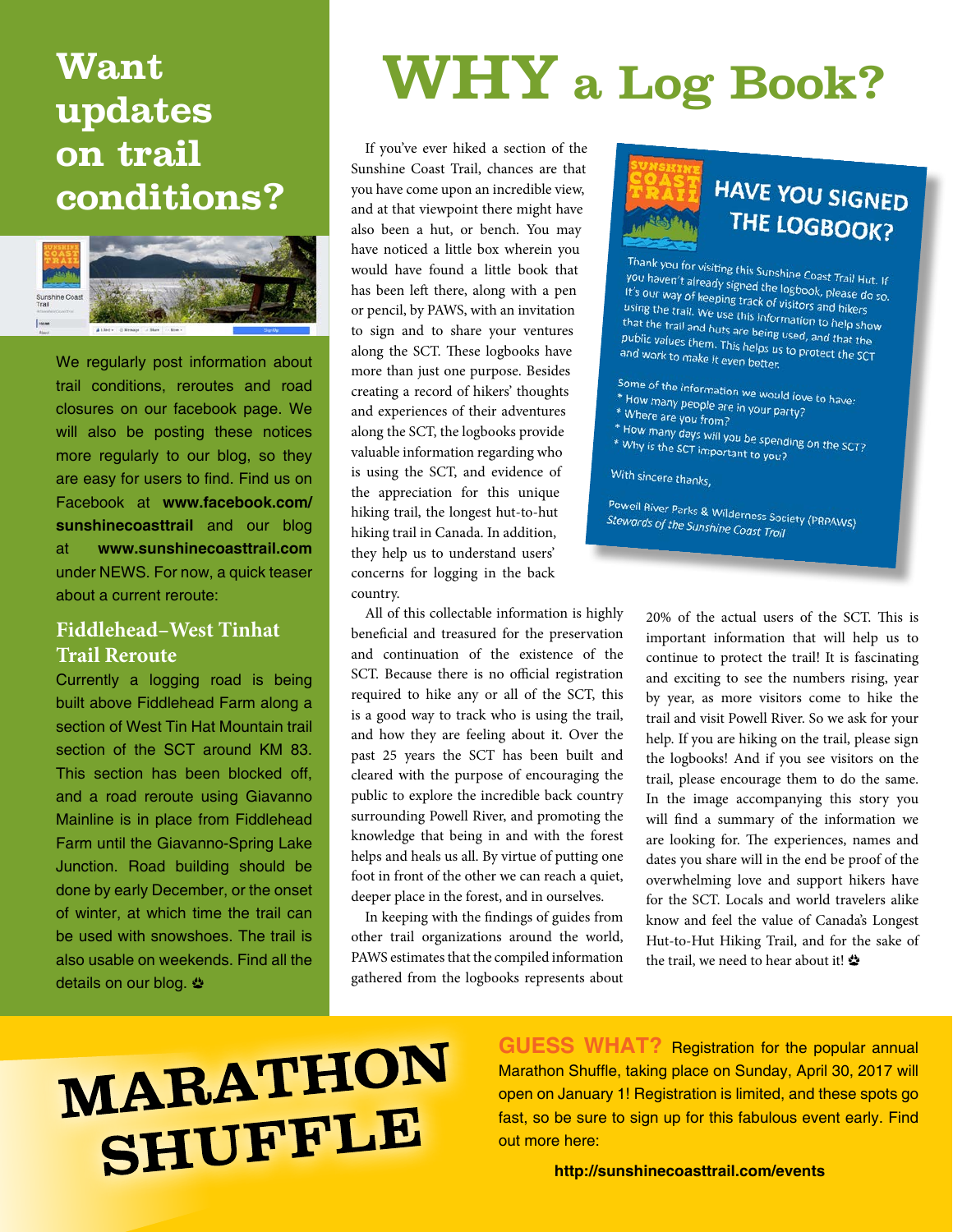## Ultramarathor

One of our Club Fat Ass friends is taking a serious look at putting on an ultramarathon from Sarah Point to Saltery Bay, 110 miles on the Sunshine Coast Trail.

Dylan Morgan is an experienced ultramarathoner and currently holds the Fastest Known Time on the SCT of 31:55 hours. He says that British Columbia offers some of the most spectacular running terrain in North America, yet lags far behind in providing events – there is currently only a single hundred mile race, the iconic Fat Dog 120 in Manning Park.

The Sunshine Coast Trail boasts some of the best that British Columbia has to offer the serious runner: beautiful scenery, massive elevation change, trail ranging from highly technical to open, and reasonable logistical access. Comparing it to Fat Dog, the distances are similar, the elevation change is comparable, and the degree of technical difficulty is at least a match; in short, it provides a course which could easily rival Fat Dog for the "best in Canada" crown.

Stay tuned to our Facebook page (**[www.facebook.](www.facebook.com/SunshineCoastTrail) [com/SunshineCoastTrail](www.facebook.com/SunshineCoastTrail)**) and our blog (at **www. sunshinecoasttrail.com** on the News page) for details!



### **How to light a pellet stove**



If you stay at one of the SCT huts with pellet stove in the winter time, it is likely that you will want to use that stove. A lot of people seem to have trouble using these stoves, so we wanted to publish a little instruction guide to help you out. These instructions can now be found in all of the huts that have a pellet stove too!

So, the first thing you need to know is that these stoves are not that easy to start, and they require constant attention. They will NOT burn through the night, but the cabins are fully insulated.

Here it is, step by step:

- 1. Take off the small firebox cover plate at the very front.
- 2. Clean out ashes and old pellets from firebox (DO NOT put the pellets in the hopper yet!)
- 3. Build a small pyramid of tinder and/or pellets just below the hopper. Douse with lighting fluid.
- 4. Light pyramid and coax the flame along, blowing on it if necessary. The pyramid should be burning strongly BEFORE you

add few pellets into the hopper. Trickle in some more when the first ones glow.

5. Put the cover plate over the opening once the pellets are burning well and screw on the wing nut. Then add more pellets gradually. DO NOT LEAVE at this point – you will need to keep attending to it to keep it burning, and always adding just a little. Don't smother the fire or you'll just have to start again.

NOTE: DO NOT START A FIRE IN THE OVEN! This is dangerous and will not work. There is no stove pipe connection. You will fill the cabin with thick smoke.

*Also note, if you are headed up to a hut and wish to use the pellet stove, you will need to bring some pellets and lighter fluid with you as we don't guarantee that there will be any on site. You can get small amounts of pellets from the Powell River Visitor Centre, or large bags from a local supply store.*

Stay warm and safe! <